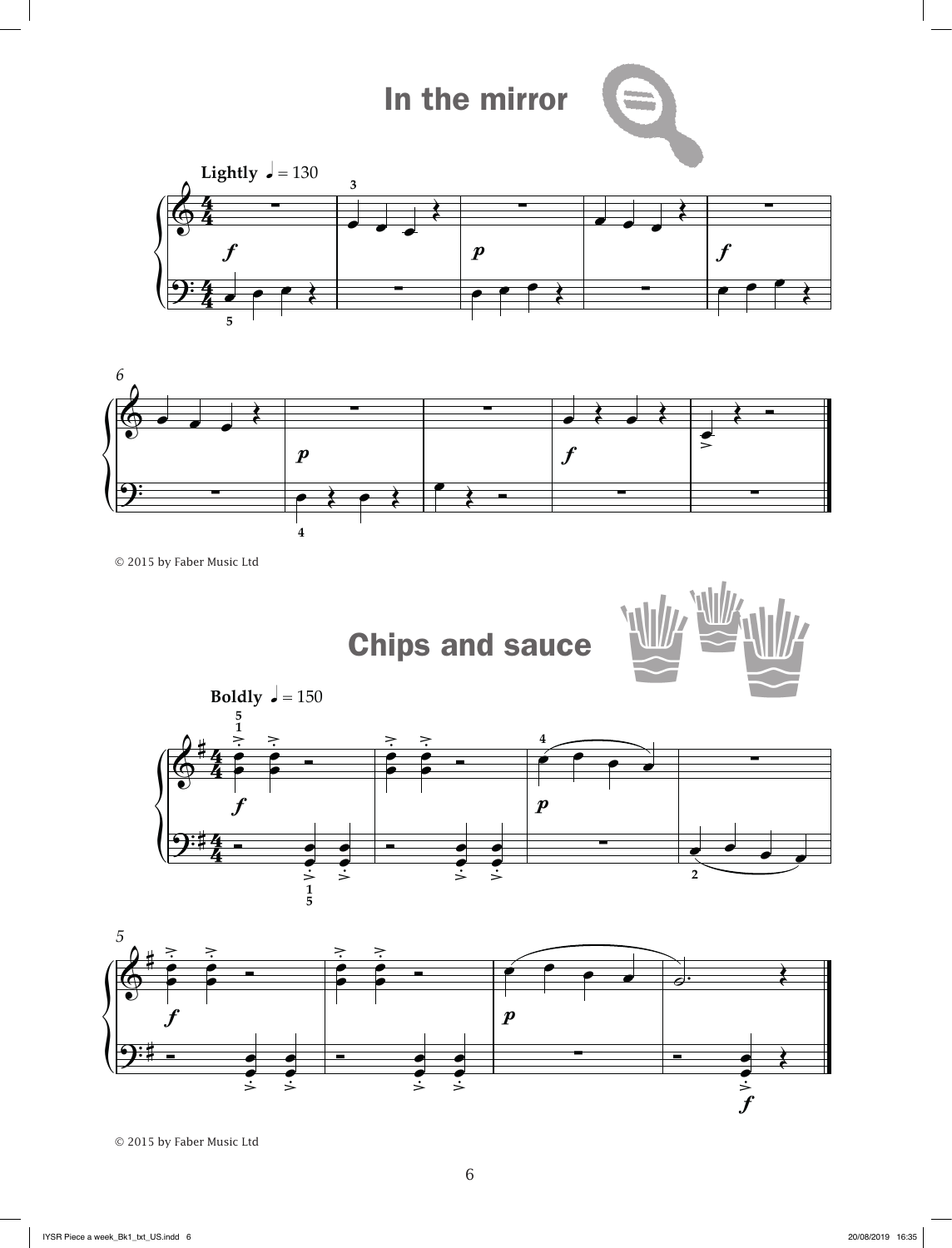## Tick tock









© 2015 by Faber Music Ltd